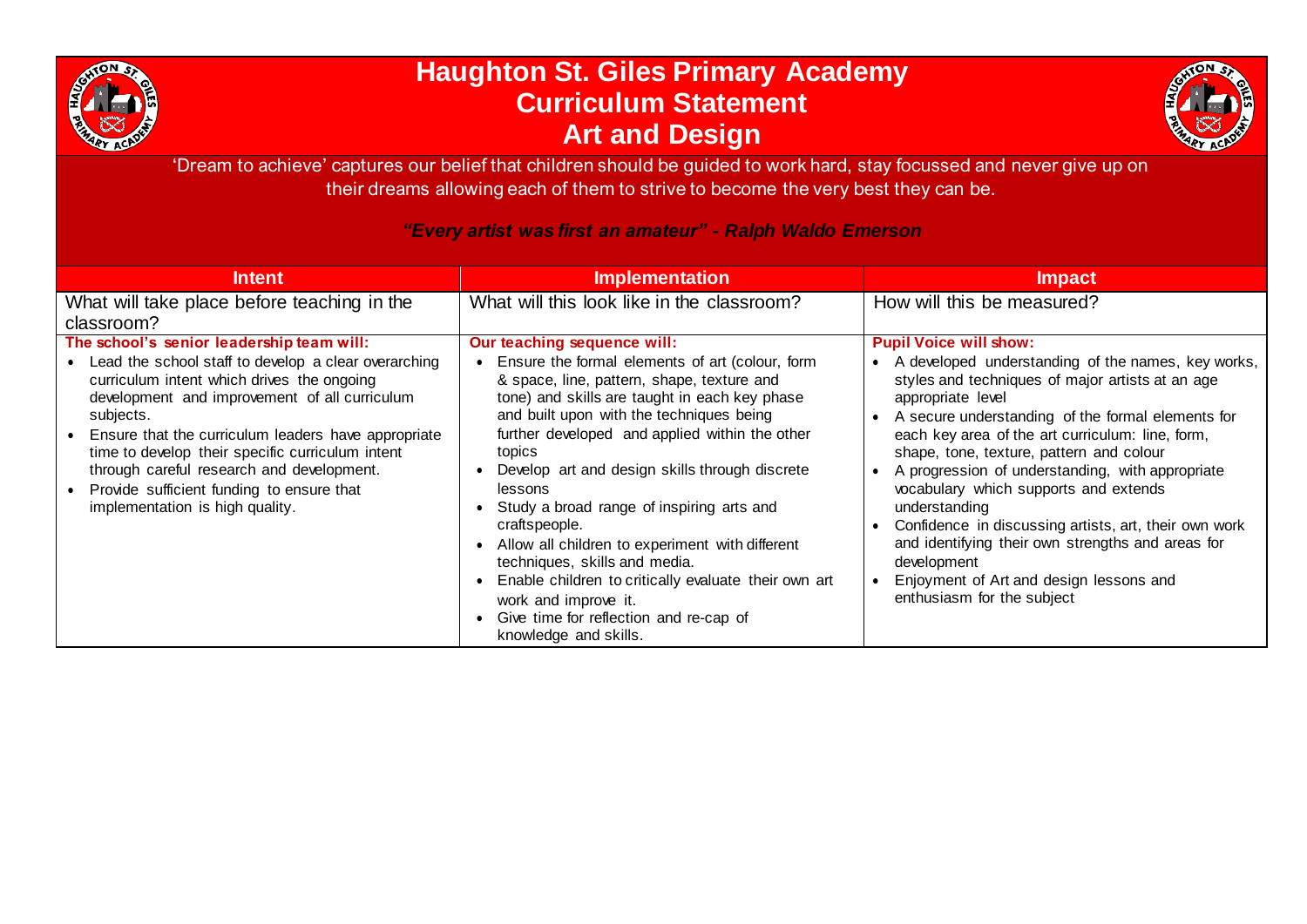| The curriculum leader will:                          | <b>Our classrooms will:</b>                                     | Displays around school and sketchbooks will show:     |
|------------------------------------------------------|-----------------------------------------------------------------|-------------------------------------------------------|
| • Support teachers and support staff in the delivery | Be areas where children feel able to explore their<br>$\bullet$ | • The Art Learning Journey will NOT need an           |
| of art lessons where necessary.                      | creativity                                                      | LO for each lesson. Children's work should            |
| With the support of knowledge organisers for each    | Provide appropriate equipment for each area of the<br>$\bullet$ | clearly demonstrate the learning intention            |
| unit taught and the progression document, ensure     | curriculum.                                                     | without the need for an $LO$ – titles for specific    |
| an appropriate progression of artistic knowledge is  | Be organised so that pupils can work in small                   | lessons will be used instead.                         |
| in place which supports pupils in knowing more and   | groups or whole class as appropriate.                           | Knowledge organisers will be at the                   |
| remembering more as artists.                         |                                                                 | beginning of each new Art and Design unit in          |
| With the support of knowledge organisers, ensure     |                                                                 | the Art Learning Journey.                             |
| an appropriate progression of artistic skills is in  |                                                                 | Pupils have had opportunities for practice and        |
| place over time so that pupils are supported to be   |                                                                 | refinement of skills.                                 |
| the best artists they can be,                        |                                                                 | A varied and engaging curriculum which develops a     |
| Work with teachers to support struggling artists and |                                                                 | range of artistic skills.                             |
| extend more competent artists.                       |                                                                 | Close studies of the work of well-known and highly    |
| Ensure an appropriate progression for vocabulary is  |                                                                 | skilled artists.                                      |
| in place for each phase of learning, which builds on |                                                                 | Developed and final pieces of work which showcase     |
| prior learning.                                      |                                                                 | the skills learned.                                   |
|                                                      |                                                                 | Clear progression of skills in line with expectations |
|                                                      |                                                                 | set out in the progression grids.                     |
|                                                      |                                                                 | That pupils, over time, develop a range of skills and |
|                                                      |                                                                 | techniques across all of the areas of artistic        |
|                                                      |                                                                 | development.                                          |